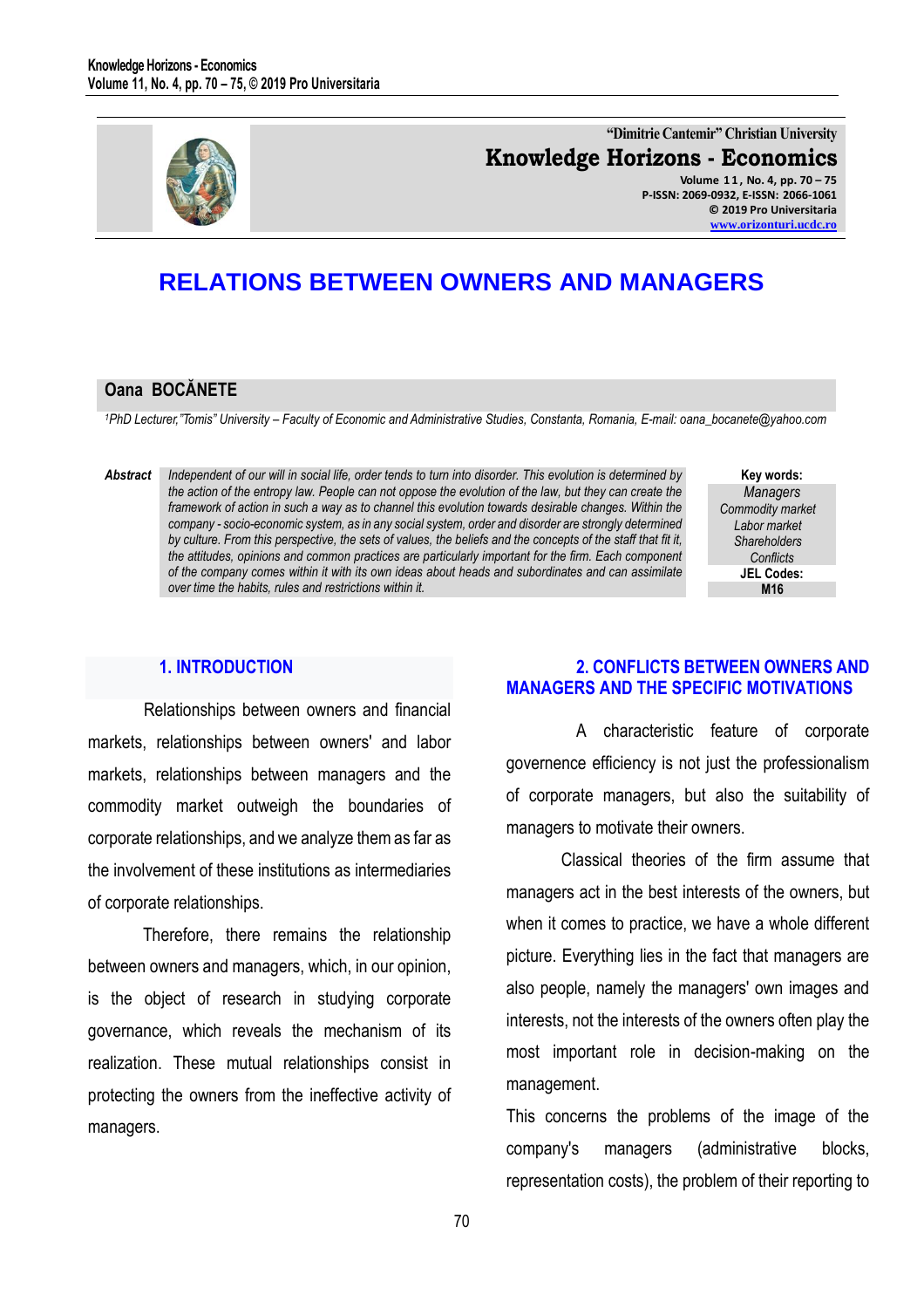risk (managers adopt and make decisions for which they are not responsible), as well as the problems of the investment, production policy and strategic (corporate absorption - goals to increase own influence, not to obtain the economic effect).

"Such conflicts between corporate managers and their owners have become the name of agency conflicts." (Ionescu, 2012)

| Problem                                                                            | <b>Owners</b>                                                                                                       | <b>Managers</b>                                                                                         |
|------------------------------------------------------------------------------------|---------------------------------------------------------------------------------------------------------------------|---------------------------------------------------------------------------------------------------------|
| Picture of corporate<br>managers                                                   | Trend to Economy                                                                                                    | Trend towards luxury                                                                                    |
| Selection of investment<br>horizon                                                 | Long term                                                                                                           | Short term                                                                                              |
| Risk atitude                                                                       | Owners bear the risk on<br>the decisions taken by the<br>hired managers                                             | Managers adopt and make<br>decisions, on the basis of<br>which, as a rule, they are not<br>responsible. |
| Effective use of earnings                                                          | Obtaining in the form of<br>dividends or<br>capitalization, at a rate<br>no lower than the rate of<br>profitability | Increasing personal influence<br>in corporations and personal<br>welfare                                |
| Front Attitude of the<br>corporation                                               | As against a source of<br>income                                                                                    | As for the sole source of<br>income                                                                     |
| The trend toward<br>installing corporate control                                   | To big packet owners -<br>strong, at small owner -<br>low                                                           | Strong                                                                                                  |
| Incentives for corporate<br>merging and absorption                                 | Getting income not below<br>the norm return                                                                         | As a rule, increasing your own<br>influence and satisfying vanity                                       |
| Attitude towards the sale of<br>the corporation                                    | In the case of the first<br>enough for the sale of the<br>positive - equity package                                 | As a rule, negative                                                                                     |
| Trend towards the<br>implementation of own<br>expenses in the corporate<br>account | Low, the share of the<br>share capital is lower,<br>lower                                                           | High                                                                                                    |

#### **Table 1 Main types of agency conflicts**

Source – (Bocanete and Burlacu, 2010)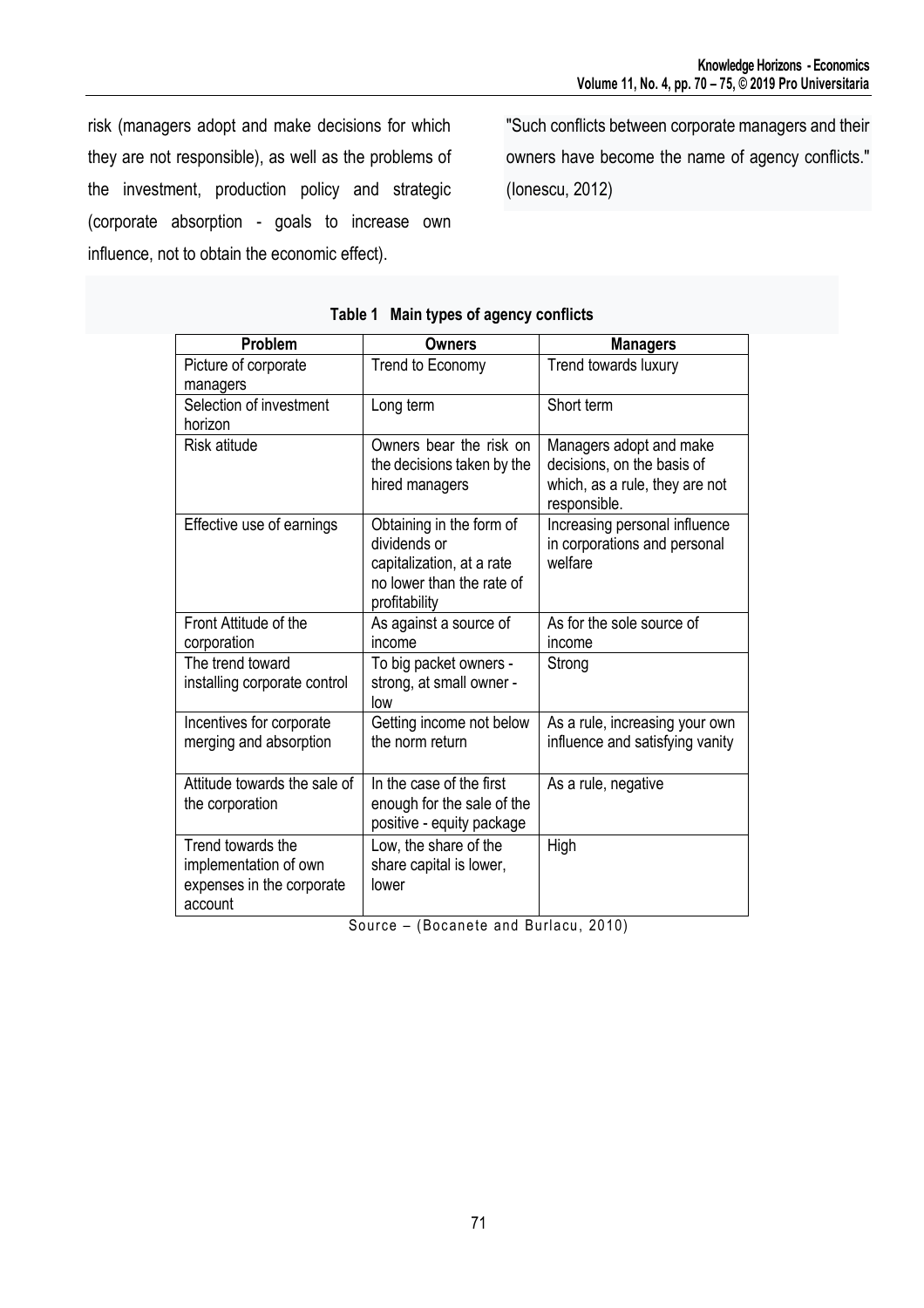"Such conflicts between corporate managers and their owners have become the name of agency conflicts." (Ionescu, 2012)

The difference between the views of the owners and managers of the corporation on the management process is presented in detail in Table 1.

So the question arises as to how the owner can protect his own interests? This question is rhetorical in the corporate management system. In the author's paper, the corporate governance system will be presented and the interdependence between some elements and the appreciation of its effectiveness will be detected.

## **3. INTERNAL CONTROL MECHANISMS**

Currently, the experience of running the corporation allows to talk about external and internal mechanisms for resolving agency conflicts for the benefit of the owners. Internal control mechanisms are built on the basis of mutual reciprocal relations between shareholders and managers of the corporation or mediated by the Board of Directors of the corporation. And the external control mechanisms are based on the efficient operation of intermediaries in the mutual relations of the owners and administrators of the company (Holban and all, 2010). In the system of foreign intermediaries, in the view of many economists, the state, the land and commodity markets are included.

Internal mechanisms report:

- drawing up the employment contract and forming the remuneration system of the managers' work;

- assign control over the activity of corporate managers to the Board of Directors.

The first control tool, to which shareholders employ the general managers of the corporation, is the drafting of the employment contract. Theoretically, the employment contract must state the conduct of the general manager in all possible situations in the event of management. In the case of deviating the behavior of the Director-General from the conduct set out in the contract, he shall be automatically dismissed. (Certo, 2002)

Thus, his interest in a qualitative activity appears. The difficulty lies in the fact that, under the conditions of corporate governance, a multitude of variants of economic situations is possible and their prognosis is either impossible or the forecasting costs will be comparatively too high compared to the effect obtained.

# **4. STRUCTURING OF THE MANAGERS REMUNERATION**

Therefore, in practice, the key moment when drafting the contract is not the attempt to determine the behavior of the general manager in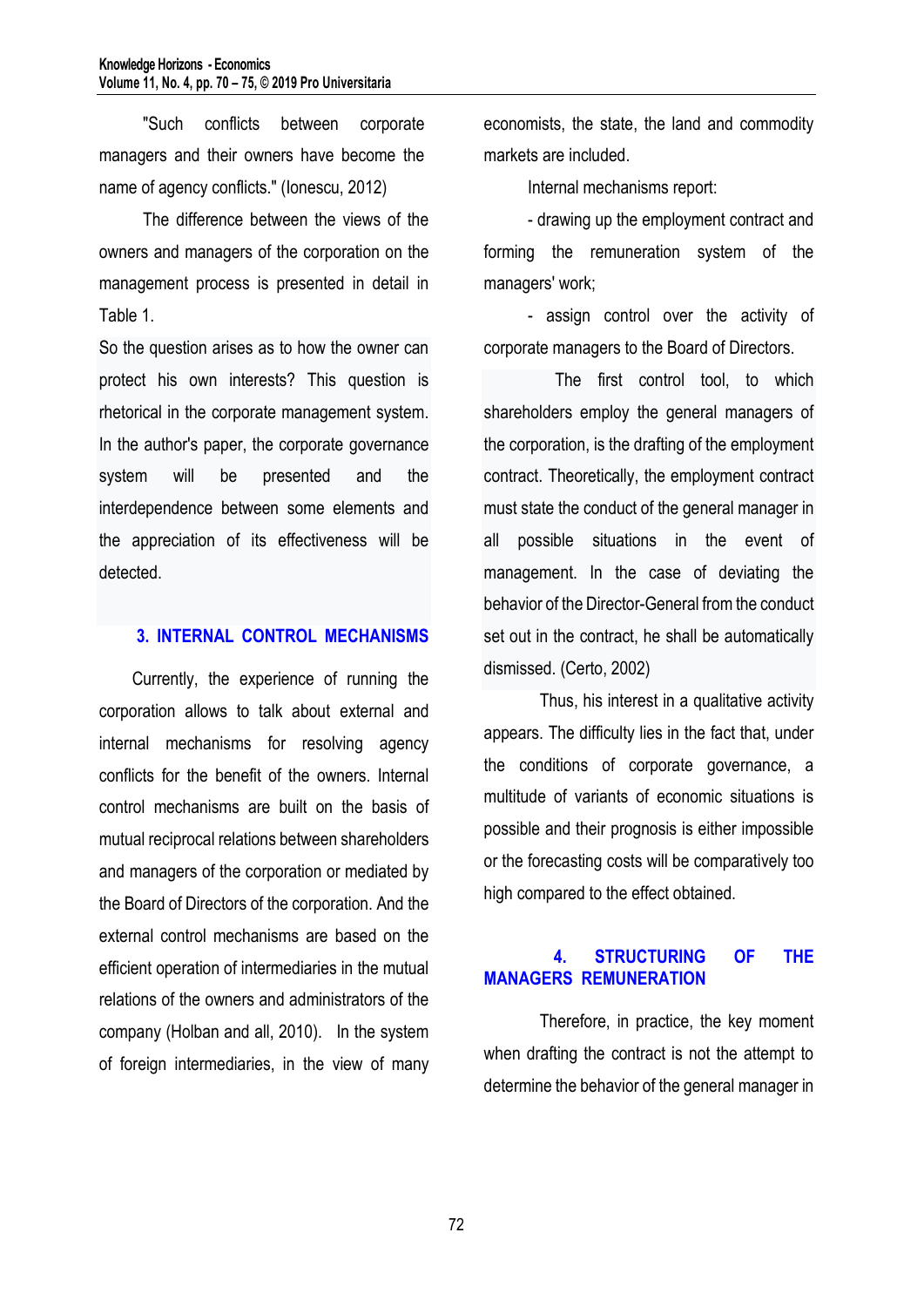all possible situations but the structuring of the remuneration system of the managers' work.

The purpose of this operation is to establish a mix of different types of top managers' remuneration to "place managers and shareholders in the same boat" (Bocanete,

2010), ie to share the interests of shareholders and corporate managers.

At present, there is the remuneration system for managers' work, which consists of two elements (Fig. 1): Fixed salary, floating remuneration.





Source - author elaboration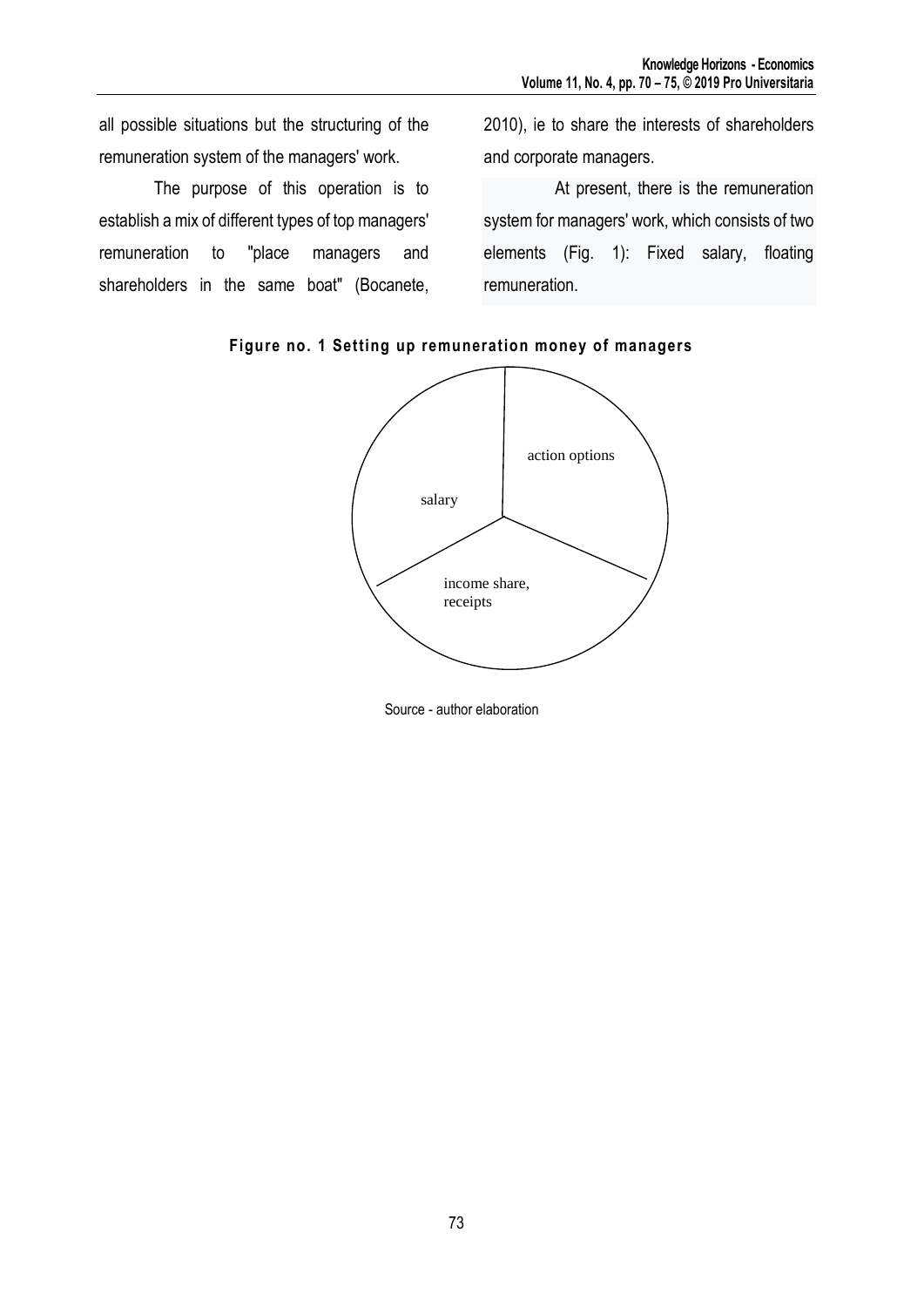Solving agency conflicts by creating a pay system requires answers to the following questions:

- What should be the proportion of senior managers' remuneration in relation to other corporate employees to create an effective incentive system for all workers?

- Which part of the money should be floating and fixing?

- How should managerial float pay be formed?

There are two opposite assumptions about the proportions of senior managers' salaries and the rest of staff.

According to the first, the salary scale must be very progressive so that the remuneration of the Director-General serves as a "carrot" for all other employees.

 The followers of the second hypothesis consider the above view ineffective because, first of all, most workers are aware that they will never become general managers. Secondly, the tendency to advance on the service scale at any cost may lead to a reduction in economic efficiency.

 The supporters of this hypothesis believe that the most optimal is the weak progressive scale. The empirical verification of these hypotheses by McGrew A. and others testifies to the first hypothesis agency conflicts and guarantee the most efficient activity of first. (Brealy and Myers, 2000).

 However, practice has identified essential gaps in this theory.

 The problem of determining the size of optional facilities. If theoretically it is assumed that considerable facilities are the best means of stimulating efficient managers' work, in practice, even an insignificant change in the course cost of the corporation, can lead to enormous benefits for corporate managers (Hammer and Champy, 1999). If facilities include the possibility of reassessing options in the event of a decrease in the share price, the remuneration scheme of any risk is definitively excluded.

## **6. CONCLUSIONS**

 From the point of view of the negative approach, countries that can damage the corporate climate can be defined as a tense state that occurs when two or more parts of staff have to interact in order to fulfill a task, make a decision, and solve a problem, but the interests of the parties are different and the actions of one party cause negative reactions to others, the parties being unable to resolve the controversy criticizing each other.

 From the point of view of the positive ap proach, relational imbalance states can be defined as a state that can become tense and which is generated by the interference between two or more important issues that need to be eliminated only when it constitutes an obstacle to the achievement of the objectives of the organization .

 We remember that we should not even avoid conflict within the corporation as long as it is controlled and contributes to the dynamism of creative energies. In implementing effective management in this area, we will need to consider the impact of stress on the conflict in the organization;